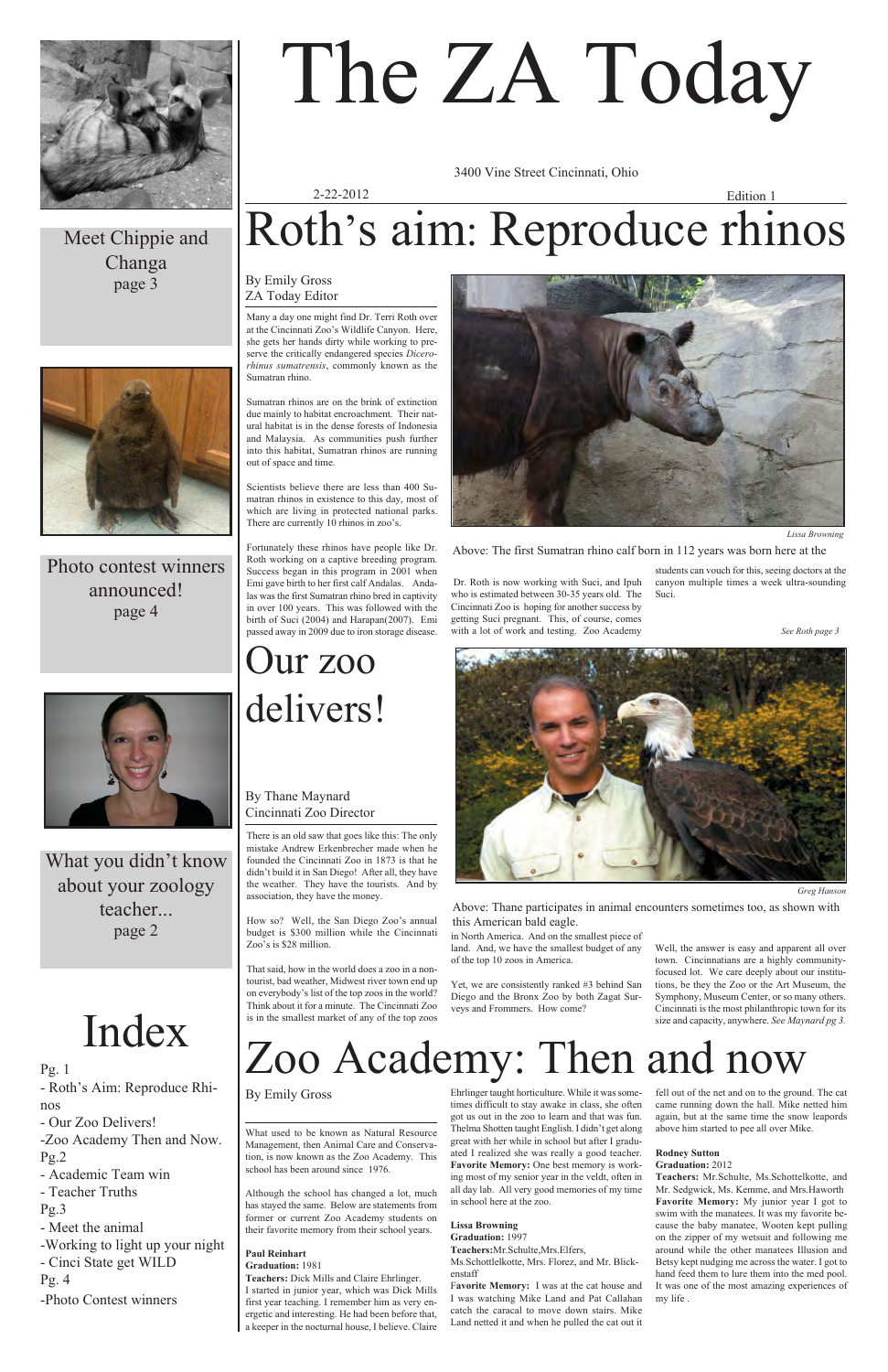Below is an interview with Dr. Roth to help answer some common questions that those of community may have on out rhino breeding program.

Question: Where and when did your work with Sumatran rhinos begin?

Answer: Well, it started when I arrived here in 1996. I had just started working with rhinos at the national zoo, right before coming here, but never expected to work with Sumatran rhinos. But, once I

got here, of course the last three in the United and the zoo director made a point of telling me they were really important, that I them. I had a grant to research focused on the African species, and we just shifted some of that towards the Sumatran species

and the granting agency approved to that.

Q: Why do you need to take ultrasounds so frequently?

A: It depends on what we are doing at the time. We certainly use those to monitor the reproductive cycle of the females. When we are trying to breed naturally, we are looking for the growth of a new follicle. When it becomes a pre-ovulatory follicle that is when you want to introduce the male and female for breeding. With Sumatran rhinos that can happen very quickly, particularly Suci because she can grow a follicle in 48 hours, so we don't want to miss that time. We also might do an ultrasound to determine if she is pregnant.

Q: Do you think that will be difficult with the small amount of rhinos in captivity?

Q: What are some challenges you have run into when trying to breed Ipuh and Suci?

A: The biggest challenge is that he is really

just an old male rhino. He is somewhere between 30 and 35, most rhinos don't live that long. So, even though behaviorally they are very compatible, so that part seems to be working. He tries to breed her, but he just runs out of energy and she wants to play. She spends just a couple of hours trying to play with him, and I think it just wears him out. Then they just kind of become bored with each other.

challenges and limited n resources. We started with just three rhinos, and have been able to produce three calves, and send one of those back to Indonesia. I think as far as a zoo can go, we have had an incredible impact.

for years. We have been Succi proving her curiousity by trying to get assistance by checking out the camera. being a good partner, help-

Q: Do you think there could be some complications due to Suci and Ipuh being related?

A: You know we do worry about that, but we did some genetic testing back between Suci's mother and Ipuh, and that testing indicated they were very unrelated. So, there is a lot those two. That's good because that means there are probably not a lot of homozygous recessive genes. Yes, it is very clearly inbreeding with Succi and Ipuh. However, if we can breed her calf with an unrelated male that can very quickly be reversed.

*Emily Gross* ence, and the knowledge they need to continue that effort. In Cincinnati we cannot, are not, going to

A: Yes, very difficult. I think the whole population of Sumatran rhinos will become more inbred. There just aren't enough rhinos in captivity or in the wild.

Q: Why can't Indonesia help us get more captive rhinos?

A: It's all very political. We thought once we were successful they would send us more rhinos because we could have produced more calves by now. But, they refuse to send rhinos out of country. I think it's just a pride thing. Unfortunately it's not what is best for the species. That gets in the way a lot. It really is sad, people putting other priorities before the survival of the species.

Q: Do you feel this program is making good progress at the rate it is going?

A: You always want to make progress at a quicker rate than it is going. But I think what we have done is amazing considering the

Q: Is there anything you can do to improve?

A: Right now we are really up against the political challenges. I don't know how to get around those; we have been trying

States were at this zoo try to focus on where we of genetic variety with needed to work with could spend a lot of time do rhino reproductive beating our head against *Dr. Roth* "What we tend to do is can make a difference because otherwise we the wall."

ing others, offering resources, and training, but that hasn't panned out. What we tend to do Is try to focus on where we can make a difference because otherwise we could spend a lot of time beating our head against the wall with some-

thing were not going to change. I feel like in dealing with some of these governments, that's what I would be doing. I try to focus on what we can do, and what we can do is try to get our female pregnant here and try to get the animals pregnant in Sumatra.

> Q: What is your main goal right now?

> A: Well, two things really. One, we are very focused on trying to produce a pregnancy in Suci. The other real effort is in Indonesia. This zoo is part of that program. Also by making sure they are successful in Indonesia because then they'll have all the tools, the experi-

save the rhinos. We need Indonesia, we need Malaysia, and we need everybody to be successful, just like we were.

 *See Roth Page 3.*



Dr. Terri Roth is not shy about her affection for the zoo's Sumatran rhinos.

#### Emily Gross ZA Today editor

Stakes were high as Hughes very own academic team competed against Aiken High School for the Academic Team Championship! The score was 25 to 37 as the competition came to an end.

As the annoucer read the final question the Academic Team felt a sense of security and honor. They knew they had this competition in the bag.

This final win for Hughes Center came with a lot of work however. The Academic Team met for 3 hours a day two times a week.

Each meet consists of three rounds. The first being the alphabet round in which the answer to every question begins with the same letter.

The second round is the category round which consists of categories such as fine arts, American and British literature, physical and life sciences, and government and economics.

The final round, the lightning round, is when things get intense. Competitors have only 8 seconds to answer a question, ten seconds for math questions. This is when the most pressure is put on the students.

However, this isn't a problem for our Hughes

Center Academicites! They brought in the win with a suave confidence. As Rodney Sutton likes to say, "It's all buzzers, all the time!"

Not only did this after school activity look great to colleges, it also helped build friendships and teamwork among fellow Hughes Center students.

The Zoo Academy would like to extend its congratulations to the Hughes Center High School Academic Team.

The Tetens adopted me when I was almost one month old. I cannot remember a time when I did not know I was adopted. I grew up as a Teten and will always be a Teten, with my parents and older brother. In 2001 I found birthdad Steve, and thus I am a Sauer too. That same year I also found birth-mom Barb and so, I am a Kanter as well. It was not until 2009 that I added Burt and the rest of the Haworths to my family. Violet is the kitty that found me in 2002. I consider her as a part of my family. All of my friends I have met over the 32 years I've been alive are my family. Near or far, living or dead, my family is in my heart. So, when I was asked to write an article about something that people might not know about me, I thought it might be nice to share what I love the most – my unique, ever-growing family.

### Academic team brings home the win



Teacher: Family is in my heart

#### By Sara Haworth Zoo Academy faculty





*Emily Gross* Zoo Academy senior Rodney Sutton also enjoys simpler things.



### Page 2 2-22-2012  $ZA$  Today 2-22-2012

## Roth: Rhino reproduction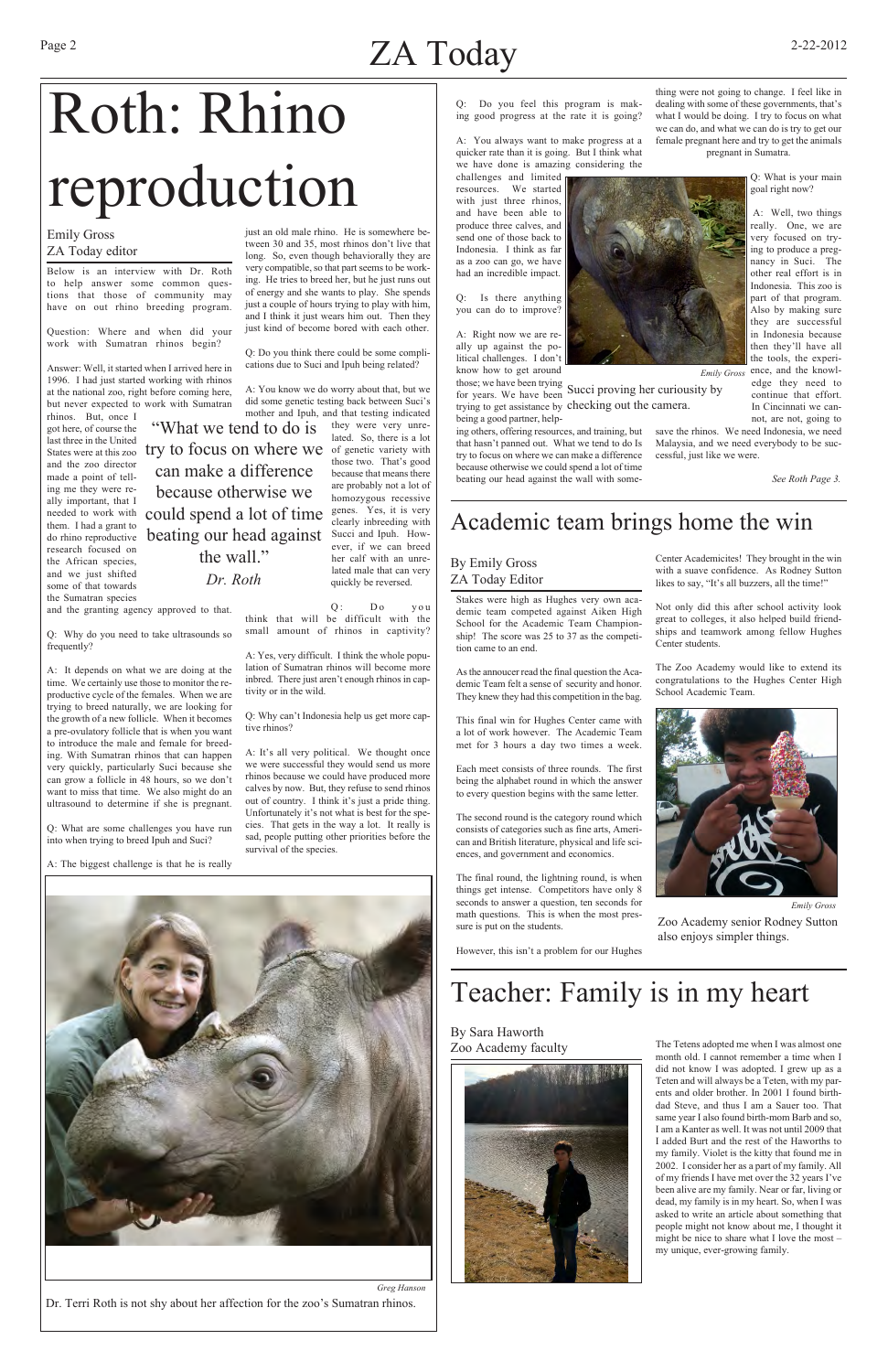### Page 3 2-22-2012  $ZA$  Today  $^{2-22-2012}$

Now that the Festival of Lights is over, the maintenence department is hard at work taking down all of the Christmas lights. With approximately 2 million light bulbs to attend to, just how much work is the Festival of Lights?

Work begins 4 months before the first day of the Festival of Lights. During this time the maintenance department has to put up all of the light fixtures, as well as assemble the 35 ft. Christmas tree.

This is definitely no small job, over 50 people work on these projects to make the Cincinnati Zoo a winter wonderland. This includes the marketing department, which works on advertising, the design of the lights, nightly entertainment, and the budget.

Now, consider the electric bill the zoo must rack up! With 2 million lights lit for around 7 hours a day, the bill would be expected to be astronomical. At first, it was. Originally prices were between \$50,000- \$60,000.

Now, due to our go green initiative, the zoo has switched over to more efficient LED lighting. The current cost is around \$16,000, which is about a 75% decrease from before.



All of this is enough to leave our zoo scurrying around for months in preparation. However, there even more work to be done once the celebration is over. There's the disassembly of the Christmas Trees, the removal of Santa's Huts, and sending all of the reindeer home. Not to mention taking back down the many strands of lights!

This takes around 60 days to fully complete, and still there are those pesky lingering lights on the top of that one certain tree. So, when you visit the zoo this July, don't be surprised to still be able to spot a touch of the Christmas season. Of course, they will need to begin preparing for the next Festival of Lights soon!

*Connie Lemperle*

**Who**: Chippie and Changa **Species**: Aardwolf **Scientific Name:** *Proteles cristata* **Conservation Status:** Least Concern **From:** Tanzania (the wild) **Natural Habitat:** Open grasslands and scrub regions **Diet in Captivity:** ¾ cup of insectivore diet softened in water **Diet in the Wild:** Termites **Personality:** Changa is the gentler of the two, Chippie is more protective and is prone to nipping. However, aardwolves have very dull teeth because they only eat termites.

**Purpose:** These two are here for breeding. **Can be seen at:** Night Hunters **Fun Fact**: There are only three zoos in the country that have aardwolves.

> This year on February 15th Cincinnati State welcomed a variety of highschoolers to learn how to have a more environmentally friendly life style.

life styles were encouraged. Primarily, students were taught that small contributions can make a big difference.

For example, if 100 houesholds can switch to only four 100-watt light bulbs to LED bulbs, then they can save approximately \$7,200.

Students went through the day taking a variety of classes on subjects such as the Fernald Preserve, green job opportunities, water cleaning methods, and invasive species.

"That Feist guy, he just really made me want to get up and do something about it!" said student Jack Cobb.

Mr. Feist emphasized that environmental issues are not a political arguement. This is something that affects all of us.

Fuel Cells, wind turbines, and solar panels are not new technologies. Many of these things have been around and patented for over 100 years.

At this point, many other parts of the world are utilizing these techonologies and ever advancing. On the other hand America is still fighting over whether we should use them or not.

Some may argue that coal and natural gases provide jobs to America. However, a multitude of jobs would be created by installing and maintaining renewable energy resources such as wind turbines, solar panels, etc...

Many teenagers are pointing out how it is becoming more and more apparent how important it is that people live environmentally friendly life styles.

*Greg Hanson*

Visitors also have access to the zoo's train during The PNC Festival of Lights.

### Meet the aardwolves

Emily Gross Ricky Gutter



### Emily Gross

## Working to light up the night

#### Emily Gross ZA Today Editor



### Cinci state gets W.I.L.D.

This program goes by the acronym W.I.L.D., meaning will I live difticipated in many ferently? Students parHeck, at the Cincinnati Zoo we're in the heart of the city, we work with every school in town, and we even have a full time Cincinnati Public School on grounds called the Zoo Academy. Our goal at the Cincinnati Zoo is "to inspire every visitor with wildlife, every day!" And we work hard every day to earn our stripes, and to deserve the support of Tri-State residents.

Here, water conservation, recycling, and evironmentally friendly ways.

In addition to our exceptional commitment to science education, the Cincinnati Zoo is a national leader in research and conservation. Our CREW program, the Center for Conservation and Research of Endangered Wildlife, plays a lead role with such critically endangered species as rhinos, small cats, polar bears, amphibians, and native plants.

Our collection of animals is second to none. For example, thanks to the research of Dr. Terri Roth, the Director of CREW and our VP for Science, the Cincinnati Zoo is the only zoo anywhere to ever successfully breed Sumatran rhinos. The same is true for the Stellar's sea

eagle from Siberia. And the list goes on, from aye-ayes, to sifakas, we continue to update and grow our animal collection each year.

But what I really think stands out about the Cincinnati Zoo is the energy our guests feel when they are here for a visit. Nowhere else are there twice daily "Cheetah Encounters" where you can seen the fastest animal on Earth running full blast. And nearly every time you turn a corner you find a keeper walking an aardvark, or with a baby alligator to pet, or a gigantic Eurasian eagle owl on their glove.

A generation ago zoos were more passive places where visitors were pretty much left on their own to explore. Today at the Cincinnati Zoo we are committed to a very active guest engagement program. On a visit any day of the year you are most likely guaranteed to find a volunteer, intern, student, keeper, gardener or other Zoo staffer out on the grounds wildly eager to help you and to share the wonder of wildlife.

That energy makes the difference.

#### Thane Maynard Cincinnati Zoo Director

### Maynard: Zoo delivers

Q: Do you see personalities in the rhinos?

A: For me, my favorite will always be Emi. She was really sweet, and was just a wonderful animal. Ipuh, he's got a bit of an atitude, but we actually like that about him. That's how a male rhino should be. He came from the wild, and really shows that. I think he passes some of that on to his calves. I think Suci has a little bit of that in her, but it is neat to see the mix because you see Emi in Suci as well. The curiousity, the playfullness, we really see that in Suci. The way she rolls the matt over her body, we call her the burrito rhino! Or the way she stands on the stool, that's what Emi used to do.

#### End Interview

Rhinos need to have their first calf in their mid teens or else they will lose their breeding ability. That is partially why Dr. Roth's work is so important with Suci. The CREW program and keepers are currently planning on moving forward with artificial insemination, and hopefully in the future the Cincinnati Zoo will have their fourth rhino calf. As we push forward in our program, hopefully others will move forward as well.

A special thanks to Dr. Terri Roth, Lissa Browning, Paul Reinhart, and all of Cincinnati Zoo's Wildlife Canyon staff.



Visitors encounter animals in a variety of ways at the Cincinnati Zoo, including the twice daily penguin parade in the winter.

Emily Gross ZA Today Editor

### Roth: Rhino reproduction